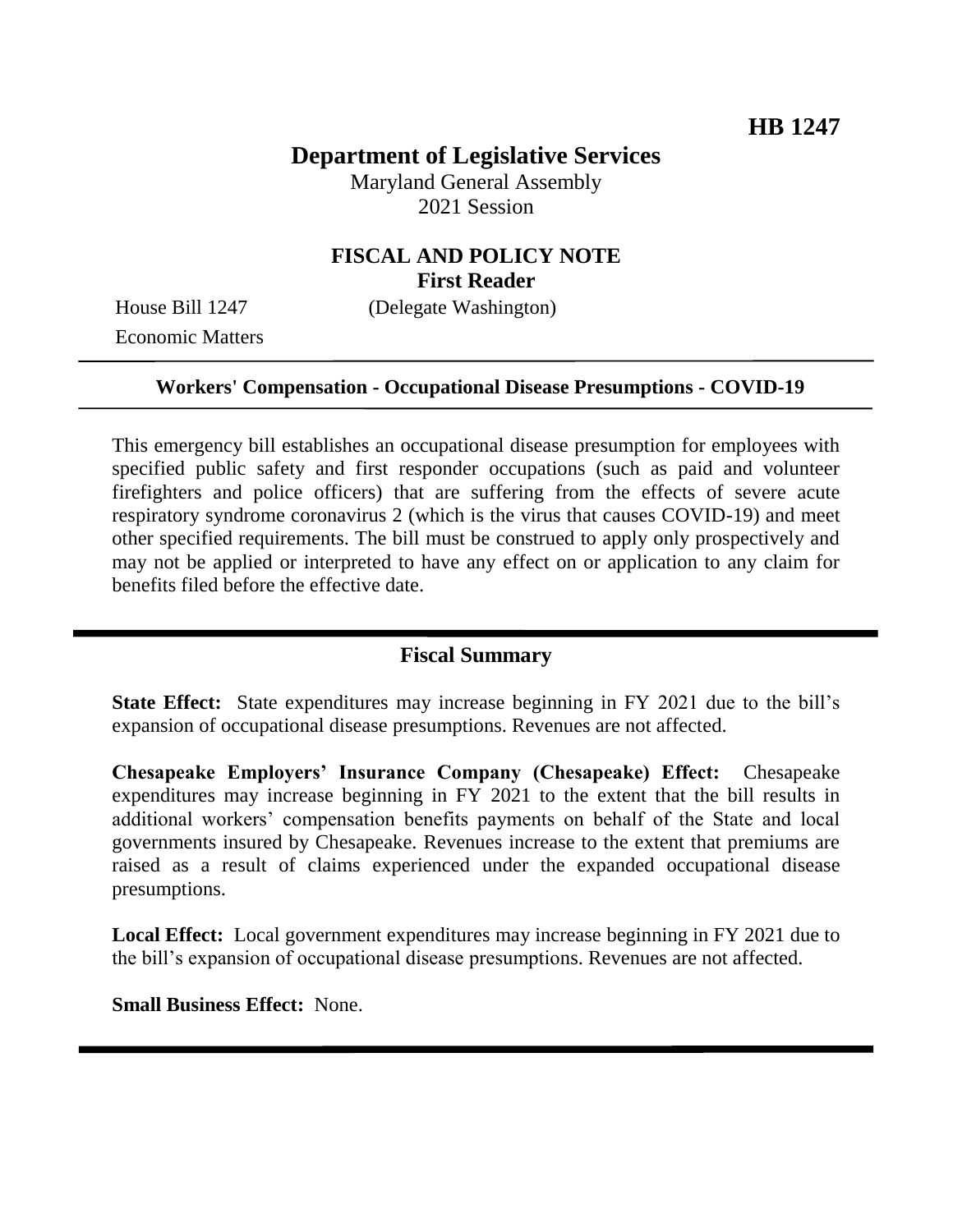## **Analysis**

**Bill Summary:** The bill's occupational disease presumption applies to specified firefighters, firefighting instructors, sworn members of the Office of the State Fire Marshal, advanced life support unit members, rescue squad members, police officers, sheriffs, and deputy sheriffs. Such an employee is presumed to be suffering from an occupational disease that was suffered in the line of duty and is compensable if the individual:

- is suffering from the effects of severe acute respiratory syndrome coronavirus 2;
- has duties involving direct contact with members of the general public; and
- has been diagnosed with COVID-19 or tests positive for severe acute respiratory syndrome coronavirus 2 or the virus's antibodies.

Certain existing statutory requirements related to occupational disease line-of-duty presumptions apply – specifically those related to benefits not exceeding the weekly salary that was paid to the covered employee. Other existing requirements related to the interactions between benefits and dependents and benefits and the retirement system do not apply.

**Current Law:** Workers' compensation law establishes a presumption of compensable occupational disease for certain public safety employees who are exposed to unusual hazards in the course of their employment. It is assumed that these injuries or diseases are due to the employees' work and, therefore, require no additional evidence in the filing of a claim for workers' compensation. As shown below, generally presumptions are based on particular occupations and their associated health risks.

| <b>Type of Personnel/Occupation</b>                                                                                                                                                                                                                       | <b>Type of Disease</b>                                                                                                                                                                                                                                                                         |
|-----------------------------------------------------------------------------------------------------------------------------------------------------------------------------------------------------------------------------------------------------------|------------------------------------------------------------------------------------------------------------------------------------------------------------------------------------------------------------------------------------------------------------------------------------------------|
| Volunteer and career firefighters, firefighting<br>instructors, rescue squad members, and<br>advanced life support unit members; fire<br>marshals employed by an airport authority, a<br>county, a fire control district, a municipality, or<br>the State | Heart disease, hypertension, or lung disease<br>that results in partial or total disability or death<br>Leukemia or prostate, rectal, throat, multiple<br>myeloma, non-Hodgkin's lymphoma, brain,<br>bladder, kidney or renal cell, testicular, or<br>breast cancer under specified conditions |
| sheriffs.<br>police<br>Deputy<br>officers.<br>and<br>correctional officers of specified counties                                                                                                                                                          | Heart disease or hypertension that results in<br>partial or total disability or death                                                                                                                                                                                                          |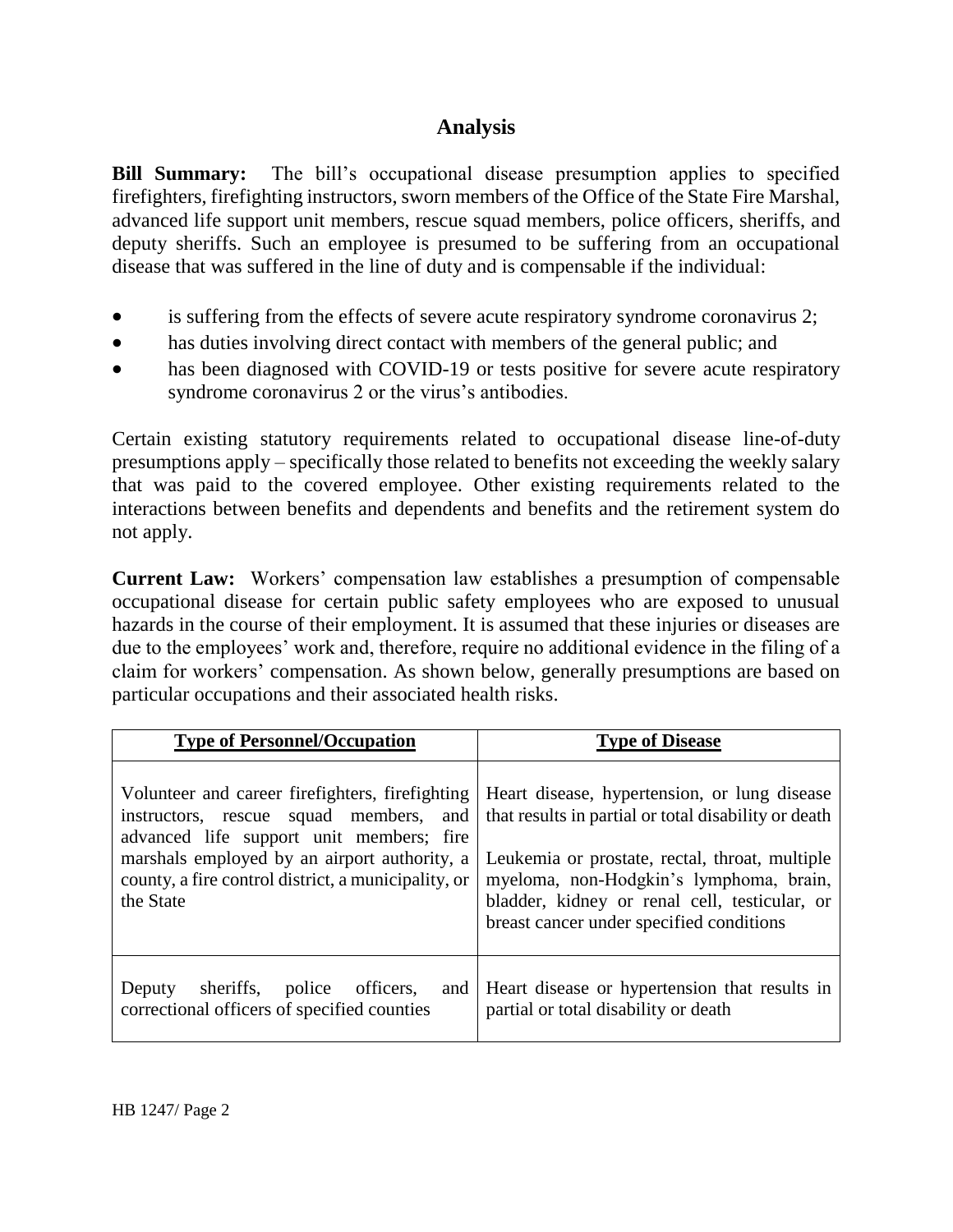| <b>Type of Personnel/Occupation</b>                                                                                                                                                                      | <b>Type of Disease</b> |
|----------------------------------------------------------------------------------------------------------------------------------------------------------------------------------------------------------|------------------------|
| Department of Natural Resources paid law   Lyme disease under specified conditions<br>enforcement employees and park police<br>officers of the Maryland-National Capital Park<br>and Planning Commission |                        |

A covered employee who receives a presumption is entitled to workers' compensation benefits in addition to any benefits that the individual is entitled to receive under the retirement system. The weekly total of workers' compensation and retirement benefits may not exceed the weekly salary paid to the individual.

Although statute is silent on the issue, occupational disease presumptions have long been considered rebuttable presumptions. Two court decisions address the use of "is presumed" in reference to occupational diseases in current law, specifying that the term "without contrary qualification, should be read to be a presumption, although rebuttable, of fact." (See *Board of County Commissioners v. Colgan*, 274 Md. 193, 334 A.2d 89 (1975); and *Montgomery County Fire Board v. Fisher*, 53 Md. App. 435, 454 A.2d 394, aff'd, 298 Md. 245, 468 A.2d 625 (1983).) However, the Court of Special Appeals has stated that, "after the last injurious exposure to a hazard and the conclusion of employment the nexus between an occupational disease and an occupation becomes increasingly remote." (See *Montgomery County, Maryland v. Pirrone*, 109 Md. App. 201, 674 A.2d 98 (1996).)

**State/Local Expenditures:** Any increase in expenditures for the State and local governments depends on (1) how many employees contract COVID-19 and consequently qualify for the occupational disease presumption and (2) whether any of those employees would have received workers' compensation for COVID-19 absent the bill. The Department of Legislative Services advises that a covered employee may still receive workers' compensation for COVID-19 under current law; the presumptions established under the bill ensure no additional evidence is required to qualify for benefits.

Nevertheless, State (all funds) and local government expenditures may increase beginning in fiscal 2021 due to the expansion of occupational disease presumptions. Many State employees, such as officers employed by the Department of State Police and sworn members of the Office of the State Fire Marshal, may be able to qualify for the occupational disease presumption established by the bill. Similarly, local governments employ a large number public safety officers through local law enforcement agencies and local fire departments. Given the potentially severe physical and mental health effects of COVID-19 and rate of hospitalization for the illness, the impact on the State and local governments *could* be significant, depending on the number of claims experienced. However, as the bill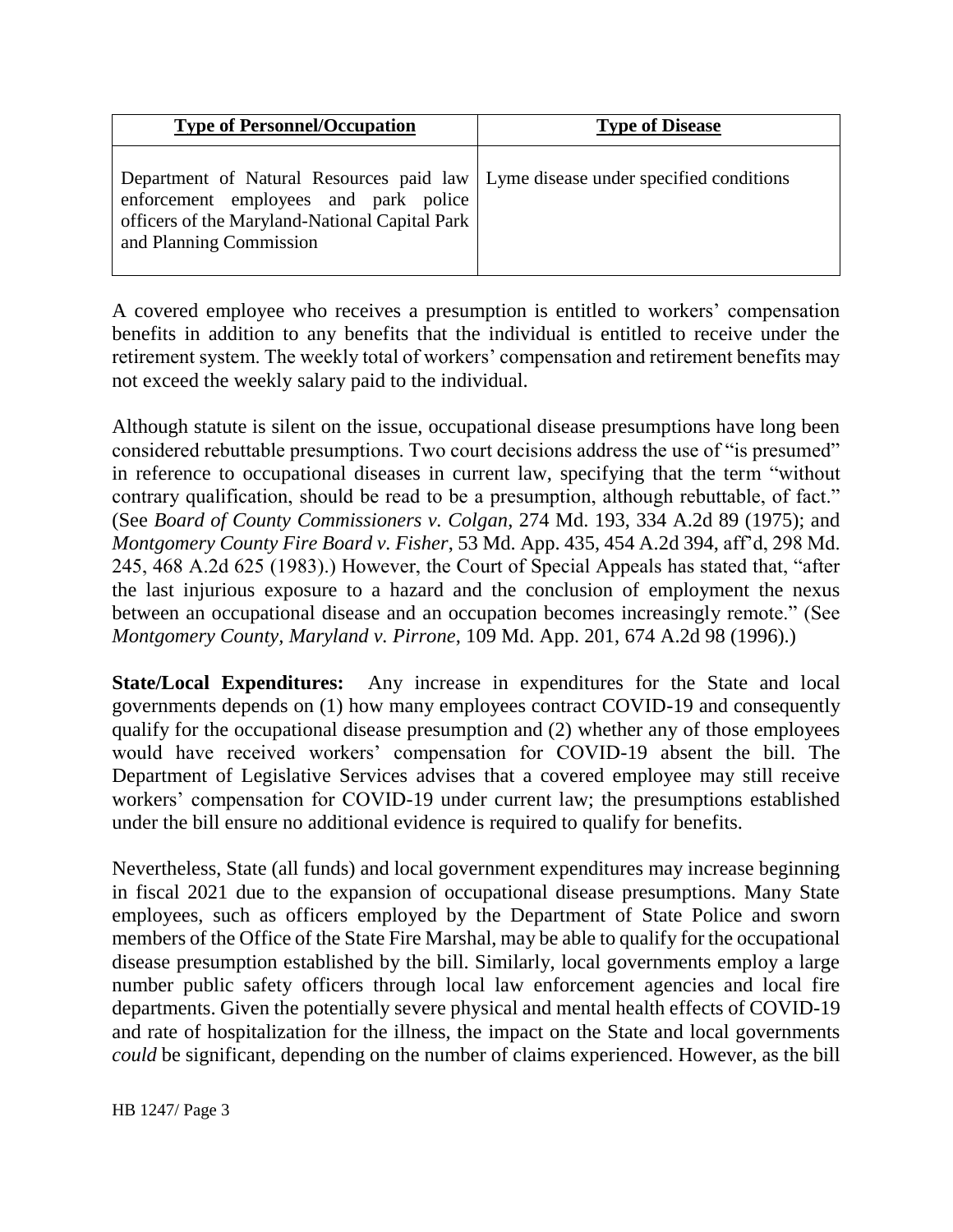applies only prospectively and such personnel generally have priority for vaccination, the impact is less likely to be significant.

*For illustrative purposes,* Chesapeake advises that, as of February 10, 2021, it has received 768 first reports of injury but only 92 total claims related to COVID-19, totaling 63 State government claims, 16 local government claims, and 13 private industry claims. Of those claims:

- 43 have been accepted by the Workers' Compensation Commission (WCC);
- 16 have been contested and are awaiting judicial review;
- 5 have been withdrawn by the claimant;
- 25 are still being investigated; and
- 3 have been denied by WCC.

**Chesapeake Expenditures:** As the administrator of workers' compensation claims for the State and the workers' compensation insurer for many local governments, Chesapeake anticipates more claims to be paid out due to the additional occupational disease presumptions beginning as early as fiscal 2021. As noted above, Chesapeake has already received 92 claims related to COVID-19 as of February 10, 2021, and is likely to receive many more claims as the pandemic continues.

**Additional Comments:** In March 2020, the Governor declared a state of emergency and the existence of a catastrophic health emergency to deploy resources and implement the emergency powers of the Governor to control and prevent the spread of COVID-19. The declaration has been renewed several times, most recently on February 19, 2021. For more information on the COVID-19 pandemic, please see the **Appendix – COVID-19**.

## **Additional Information**

**Prior Introductions:** None.

**Designated Cross File:** SB 725 (Senator Peters) - Finance.

**Information Source(s):** Chesapeake Employers' Insurance Company; Subsequent Injury Fund; Uninsured Employers' Fund; National Council on Compensation Insurance; Department of State Police; Frederick and Montgomery counties; Maryland Municipal League; Department of Legislative Services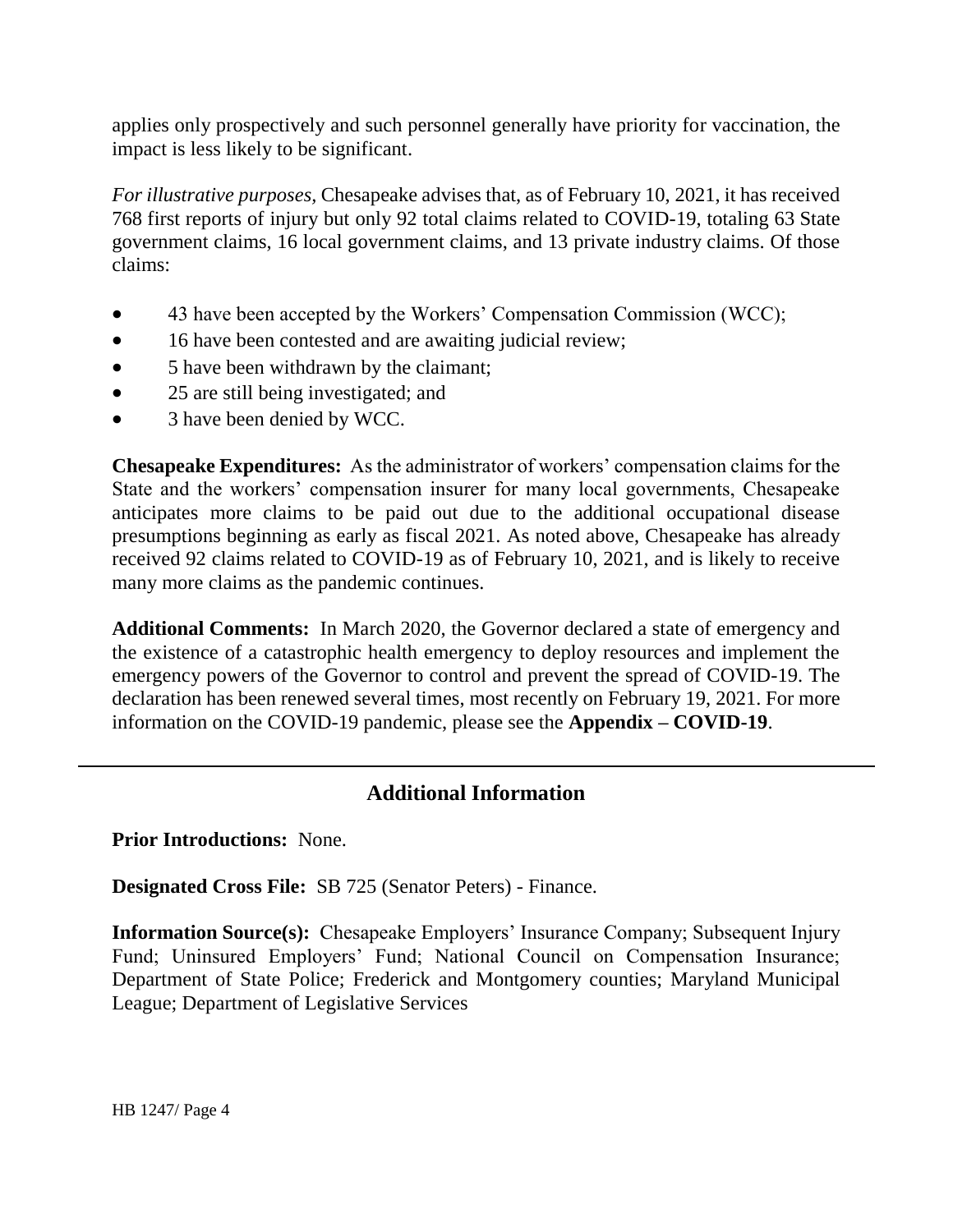**Fiscal Note History:** First Reader - March 1, 2021 rh/ljm

Analysis by: Richard L. Duncan Direct Inquiries to:

(410) 946-5510 (301) 970-5510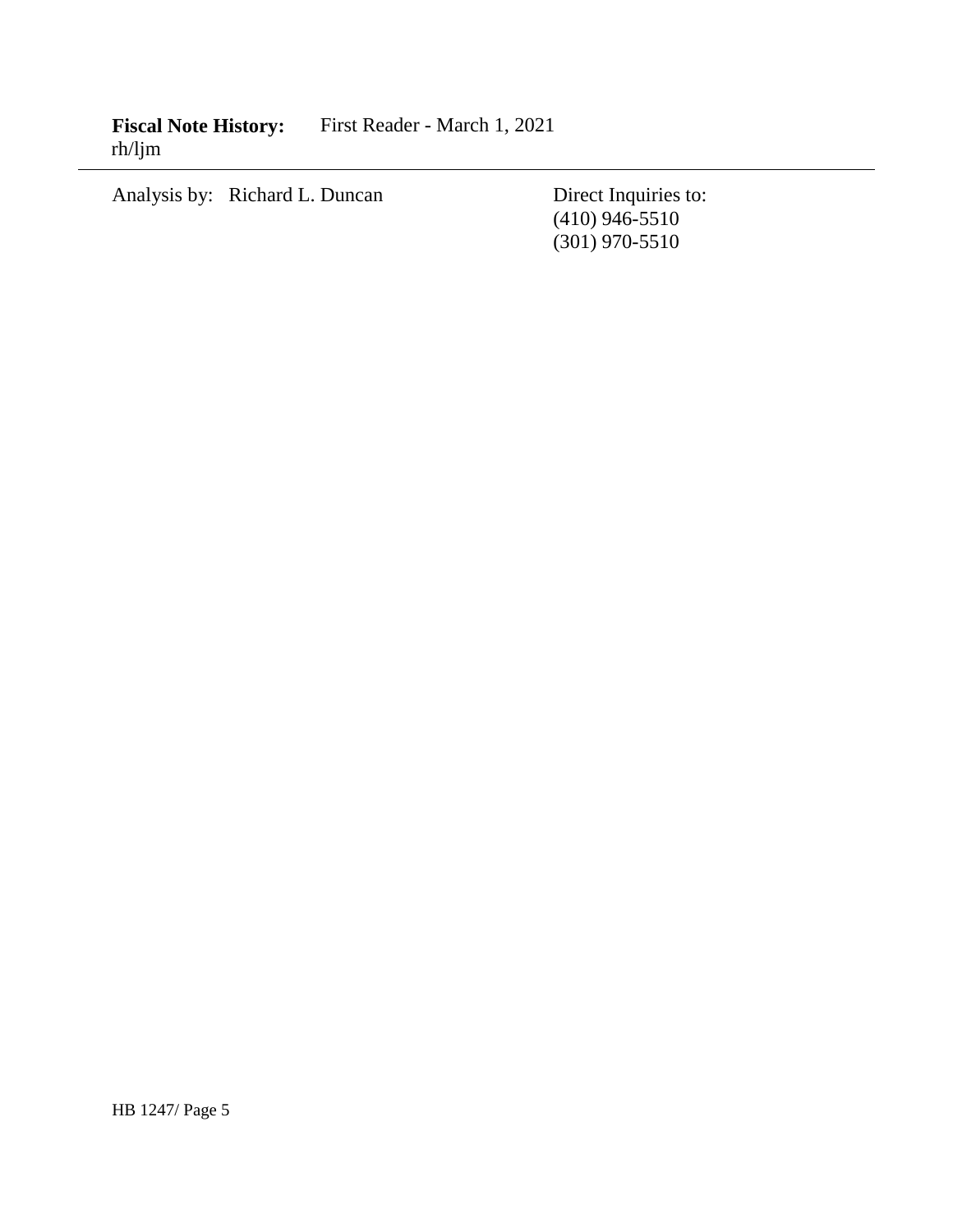In December 2019, a novel strain of coronavirus known as severe acute respiratory syndrome coronavirus 2 emerged in Wuhan, China. Coronavirus disease (COVID-19) is an infectious disease caused by this virus. As the number of cases spread globally by March 2020, the World Health Organization declared COVID-19 a pandemic.

#### *Testing, Cases, and Deaths in Maryland*

Maryland's first three confirmed cases of COVID-19 were recorded on March 6, 2020, with the first two deaths occurring March 16, 2020. As of January 27, 2021, Maryland reported a total of 346,559 confirmed cases, 31,468 individuals ever hospitalized, and 6,821 confirmed deaths. The jurisdictions with the highest number of cases have been Prince George's, Montgomery, and Baltimore counties and Baltimore City. Statewide, 8.4% of cases (28,954) and 45.9% of COVID-19 deaths (3,130) occurred in congregate living settings (*i.e.*, nursing homes, assisted living, and group homes). Updated data on COVID-19 in Maryland is available on the Maryland Department of Health (MDH) dashboard: [https://coronavirus.maryland.gov.](https://coronavirus.maryland.gov/)

#### *Vaccines*

In December 2020, the U.S. Food and Drug Administration approved both Pfizer-BioNTech and Moderna's COVID-19 vaccines for emergency use. Due to limited quantities, distribution began with priority groups as determined by states. Maryland began distribution in January 2021 with Phase 1A, which includes health care workers, residents and staff of nursing homes, first responders, public safety, corrections staff, and front-line Judiciary staff. Phase 1B began January 18, 2021, and includes residents of assisted living facilities and other congregate settings, adults age 75 and older, staff of K-12 schools and child care facilities, high-risk incarcerated individuals, and those involved in continuity of government. As of January 27, 2020, the State is in Phase 1C, which includes adults aged 65 and older, additional public safety and public health workers, and essential workers in food/agriculture, manufacturing, public transit, and the postal service. Phase 2 will include individuals aged 16 to 64 at increased risk of severe illness, incarcerated adults, and remaining essential workers. Phase 3 will include the general public. As of January 27, 2021, 852,625 doses of the vaccine have been distributed, and 419,579 doses have been administered (363,282 first doses and 56,297 second doses). Updated data is available on the MDH dashboard: [coronavirus.maryland.gov/#Vaccine.](https://coronavirus.maryland.gov/#Vaccine)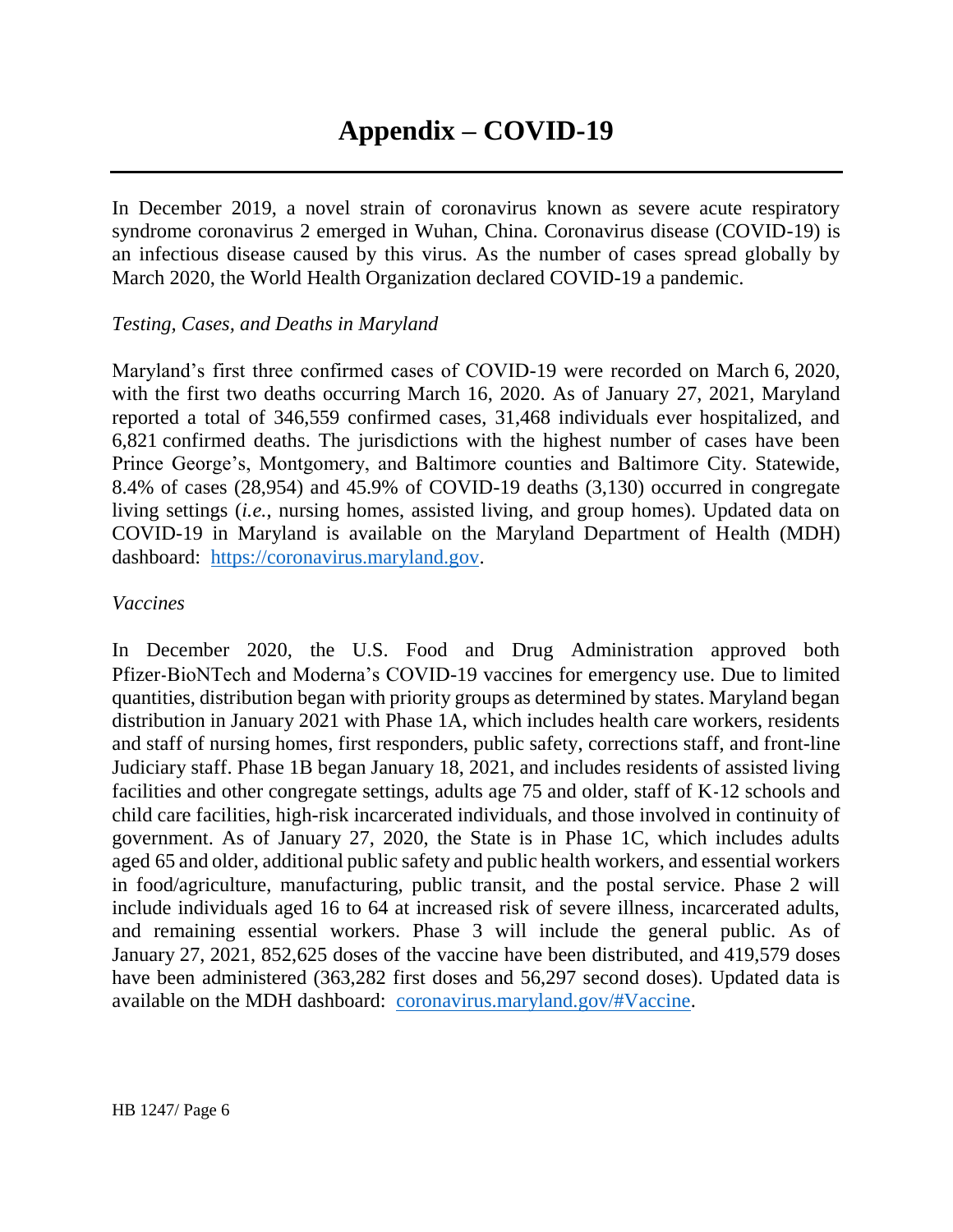## *Declaration of a State of Emergency and Initial Executive Orders*

On March 5, 2020, Governor Lawrence J. Hogan, Jr. declared a state of emergency and the existence of a catastrophic health emergency to deploy resources and implement the emergency powers of the Governor to control and prevent the spread of COVID-19. The declaration, which has been renewed several times (most recently January 21, 2021), initiated a series of executive actions, including moving the Maryland Emergency Management Agency to its highest activation level, activating the National Guard, and closing all public schools. The Governor then ordered the closure of in-house dining at bars and restaurants and banned mass gatherings of more than 50 people. This action was followed by a more extensive stay-at-home order on March 30, 2020, requiring closure of all nonessential businesses. This order remained in effect until May 15, 2020.

## *Emergency Legislation*

Chapters 13 and 14 of 2020 (the COVID-19 Public Health Emergency Protection Act of 2020) authorized the Governor, for the duration of the emergency, to take actions relating to health insurance, Medicaid, retailer profits, employer actions, and personnel at State health care facilities as a result of the state of emergency and catastrophic health emergency. The Acts also authorize the Secretary of Labor to determine certain individuals eligible for unemployment insurance (UI) benefits due to COVID-19. The Acts terminate April 30, 2021.

## *Subsequent Executive Orders and Advisories*

Since March 2020, the Governor has issued numerous executive orders relating to COVID-19, including (1) closing Maryland ports and harbors to passenger vessels; (2) expanding child care access; (3) expanding the scope of practice for health care practitioners, activating the Maryland Responds Medical Reserve Corps, controlling and restricting elective medical procedures, closing adult day care centers, and providing additional health care regulatory flexibility; (4) augmenting emergency medical services; (5) prohibiting price gouging; (6) fast tracking lab testing processes; (7) authorizing expanded telehealth services; (8) delegating authority to local health officials to control and close unsafe facilities; (9) extending certain licenses, permits, and registrations; (10) authorizing remote notarizations; (11) prohibiting evictions of tenants suffering substantial loss of income due to COVID-19, additionally prohibiting certain repossessions, restricting initiation of residential mortgage foreclosures, and prohibiting commercial evictions; (12) regulating certain businesses and facilities and generally requiring the use of face coverings; (13) establishing alternate health care sites and authorizing regulation of patient care space in health care facilities; and (14) implementing alterative correctional detention and supervision.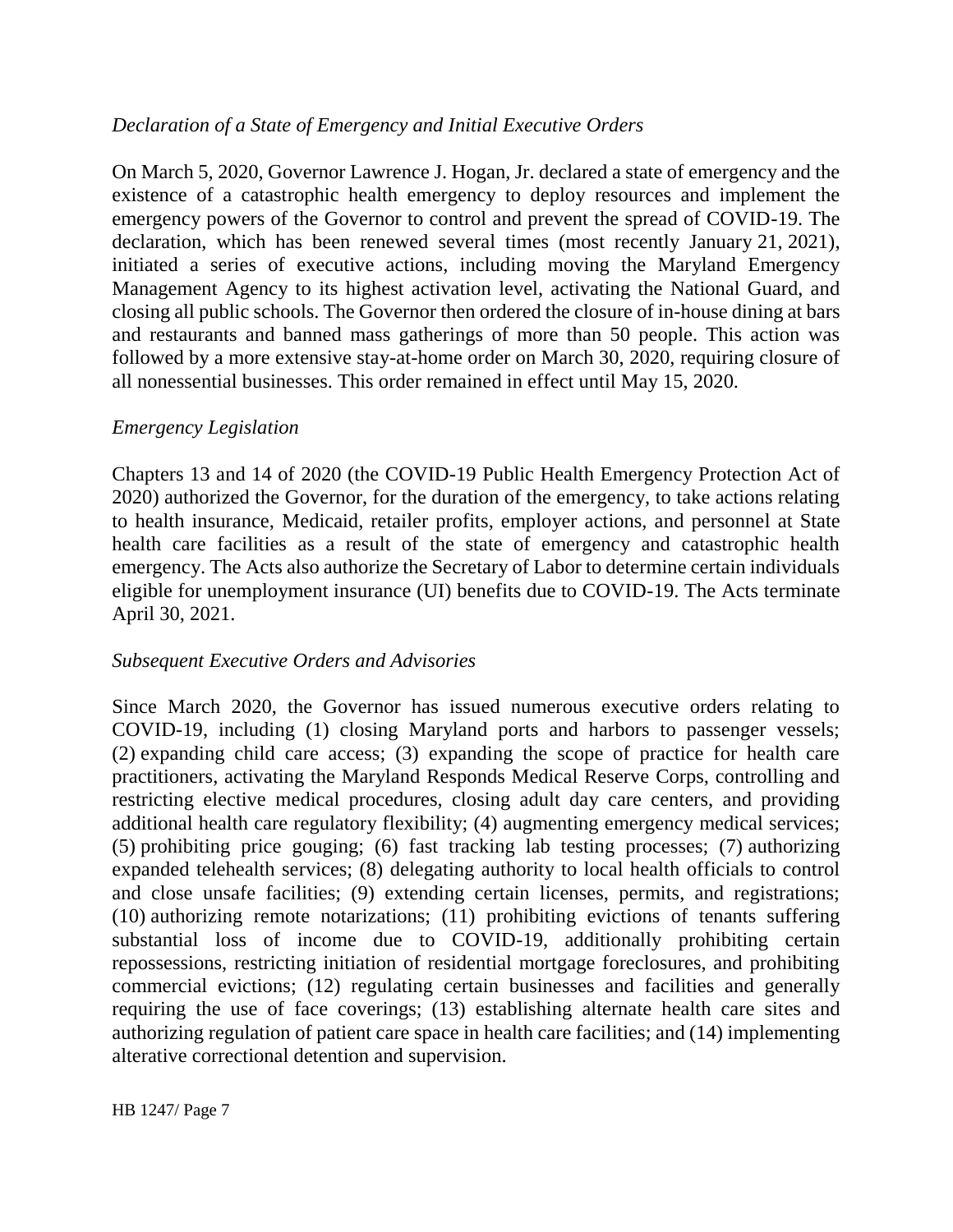## *Federal Legislation Regarding COVID-19*

Five federal emergency bills have been enacted to address the COVID-19 pandemic:

- the **Coronavirus Preparedness and Response Supplemental Appropriations Act**, which provided \$8.3 billion in emergency funds for federal agencies (including \$950 million through the U.S. Centers for Disease Control and Prevention for state and local response);
- the **Families First Coronavirus Response Act,** which addressed emergency family and medical leave and paid sick leave, specified insurance coverage of COVID-19 testing, and provided additional funding for nutrition assistance programs and unemployment benefits;
- the **Coronavirus Aid, Relief, and Economic Security (CARES) Act**, which included a Coronavirus Relief Fund for state and local governments; an Education Stabilization Fund for states, school districts, and institutions of higher education; a Disaster Relief Fund for state and local governments; additional funding for public health agencies to prevent, prepare for, and respond to COVID-19; funding for transit systems; an expansion and extension of eligibility for UI benefits, and additional temporary unemployment compensation of \$600 per week; \$349 billion for the establishment of the Paycheck Protection Program (PPP); a \$500 billion lending fund for businesses, cities, and states; and Economic Impact Payments to American households of up to \$1,200 per adult and \$500 per child;
- the **Paycheck Protection Program and Health Care Enhancement Act**, which provided an additional \$310 billion to PPP, \$75 billion for health care providers, \$60 billion for small business disaster loans, and \$25 billion for increased testing capacity; and
- the **Consolidated Appropriations Act, 2021, and Other Extensions Act**, which included \$908 billion in relief, including another \$284 billion for PPP, \$82 billion for schools, \$45 billion for transportation, \$25 billion in emergency assistance to renters, \$20 billion for vaccine distribution, \$13 billion for a major expansion in Supplemental Nutrition Assistance benefits, \$13 billion for agriculture and rural programs, \$10 billion for child care assistance, extended federal unemployment benefits of up to \$300 per week, extended the federal moratorium on evictions through January 31, 2021, and provided a second stimulus payment of up to \$600 per person.